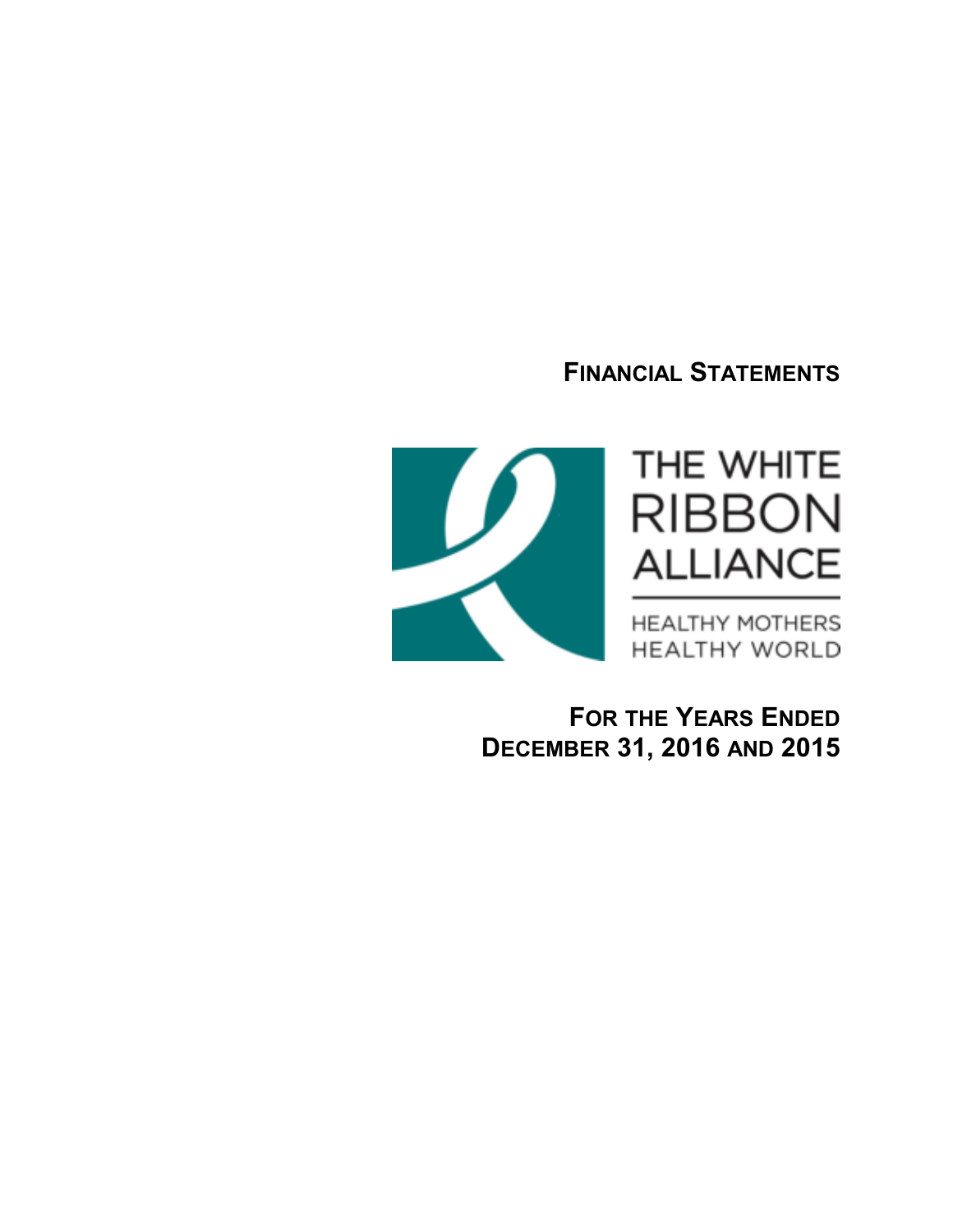# **CONTENTS**

|               |                                                                                                                 | <b>PAGE NO.</b> |
|---------------|-----------------------------------------------------------------------------------------------------------------|-----------------|
|               | INDEPENDENT AUDITOR'S REPORT                                                                                    | $2 - 3$         |
|               | EXHIBIT A - Statements of Financial Position, as of December 31, 2016 and 2015                                  | 4               |
| EXHIBIT B -   | Statements of Activities and Changes in Net Assets (Deficit), for the<br>Years Ended December 31, 2016 and 2015 | $5 - 6$         |
| EXHIBIT C -   | Statement of Functional Expenses, for the Year Ended December 31,<br>2016                                       | $\overline{7}$  |
| EXHIBIT D -   | Statement of Functional Expenses, for the Year Ended December 31,<br>2015                                       | 8               |
| $EXHIBIT E -$ | Statements of Cash Flows, for the Years Ended December 31, 2016<br>and 2015                                     | 9               |
|               | NOTES TO FINANCIAL STATEMENTS                                                                                   | $10 - 15$       |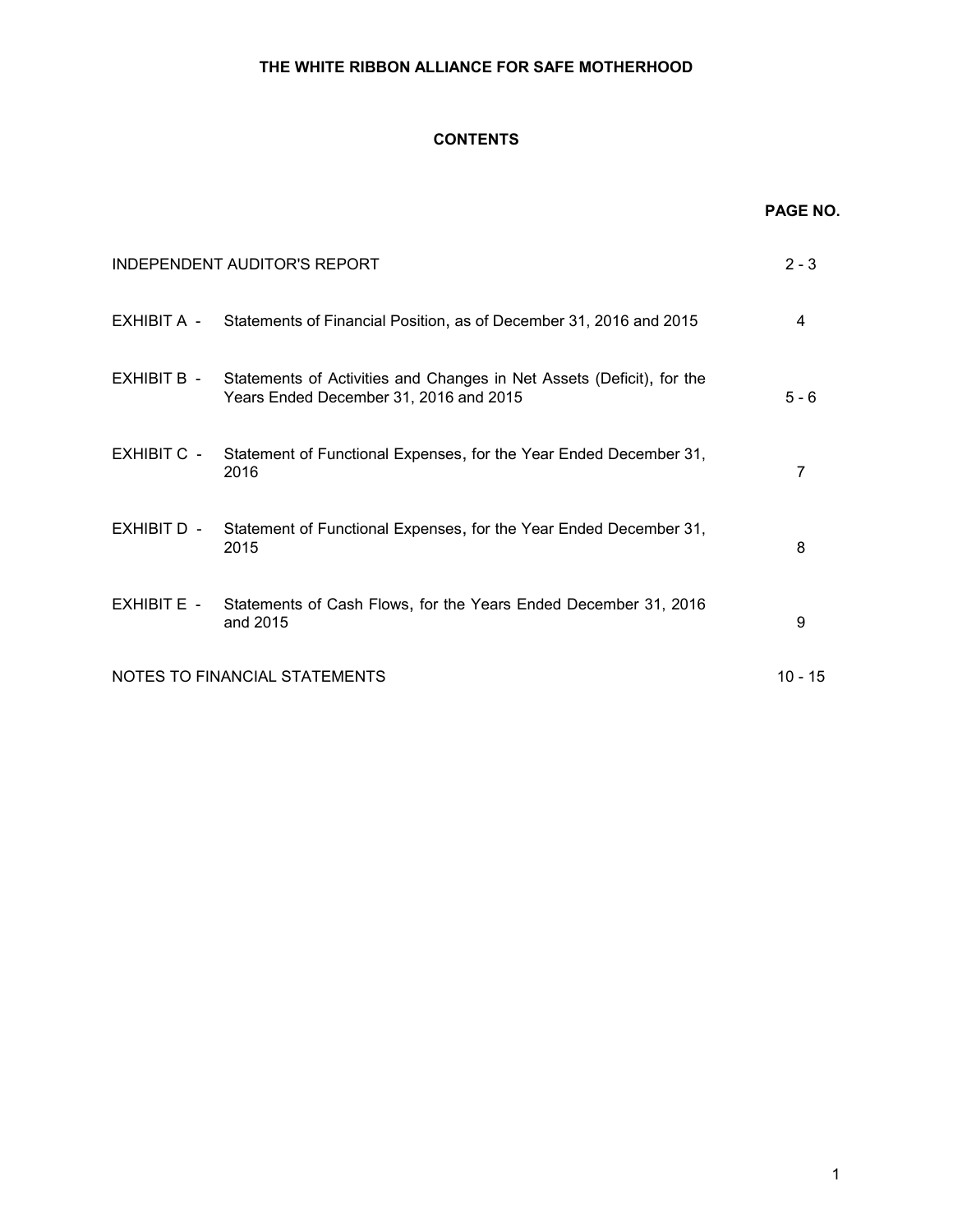

### **INDEPENDENT AUDITOR'S REPORT**

To the Board of Directors The White Ribbon Alliance for Safe Motherhood Washington, D.C.

We have audited the accompanying financial statements of The White Ribbon Alliance for Safe Motherhood (WRA), which comprise the statements of financial position as of December 31, 2016 and 2015, and the related statements of activities and changes in net assets (deficit), functional expenses and cash flows for the years then ended, and the related notes to the financial statements.

## **Management's Responsibility for the Financial Statements**

Management is responsible for the preparation and fair presentation of these financial statements in accordance with accounting principles generally accepted in the United States of America; this includes the design, implementation and maintenance of internal control relevant to the preparation and fair presentation of financial statements that are free from material misstatement, whether due to fraud or error.

### **Auditor's Responsibility**

Our responsibility is to express an opinion on these financial statements based on our audits. We conducted our audits in accordance with auditing standards generally accepted in the United States of America. Those standards require that we plan and perform the audits to obtain reasonable assurance about whether the financial statements are free from material misstatement.

An audit involves performing procedures to obtain audit evidence about the amounts and disclosures in the financial statements. The procedures selected depend on the auditor's judgment, including the assessment of the risks of material misstatement of the financial statements, whether due to fraud or error. In making those risk assessments, the auditor considers internal control relevant to the entity's preparation and fair presentation of the financial statements in order to design audit procedures that are appropriate in the circumstances, but not for the purpose of expressing an opinion on the effectiveness of the entity's internal control. Accordingly, we express no such opinion. An audit also includes evaluating the appropriateness of accounting policies used and the reasonableness of significant accounting estimates made by management, as well as evaluating the overall presentation of the financial statements.

We believe that the audit evidence we have obtained is sufficient and appropriate to provide a basis for our audit opinion.

## **Opinion**

In our opinion, the financial statements referred to above present fairly, in all material respects, the financial position of WRA as of December 31, 2016 and 2015, and the changes in its net assets (deficit) and its cash flows for the years then ended in accordance with accounting principles generally accepted in the United States of America.

> **4550 MONTGOMERY AVENUE · SUITE 650 NORTH · BETHESDA, MARYLAND 20814 (301) 951-9090 · FAX (301) 951-3570 · WWW.GRFCPA.COM \_\_\_\_\_\_\_\_\_\_\_\_\_\_\_\_\_\_\_\_\_\_\_\_\_\_\_**

**MEMBER OF CPAMERICA INTERNATIONAL, AN AFFILIATE OF HORWATH INTERNATIONAL** MEMBER OF THE AMERICAN INSTITUTE OF CERTIFIED PUBLIC ACCOUNTANTS' PRIVATE COMPANIES PRACTICE SECTION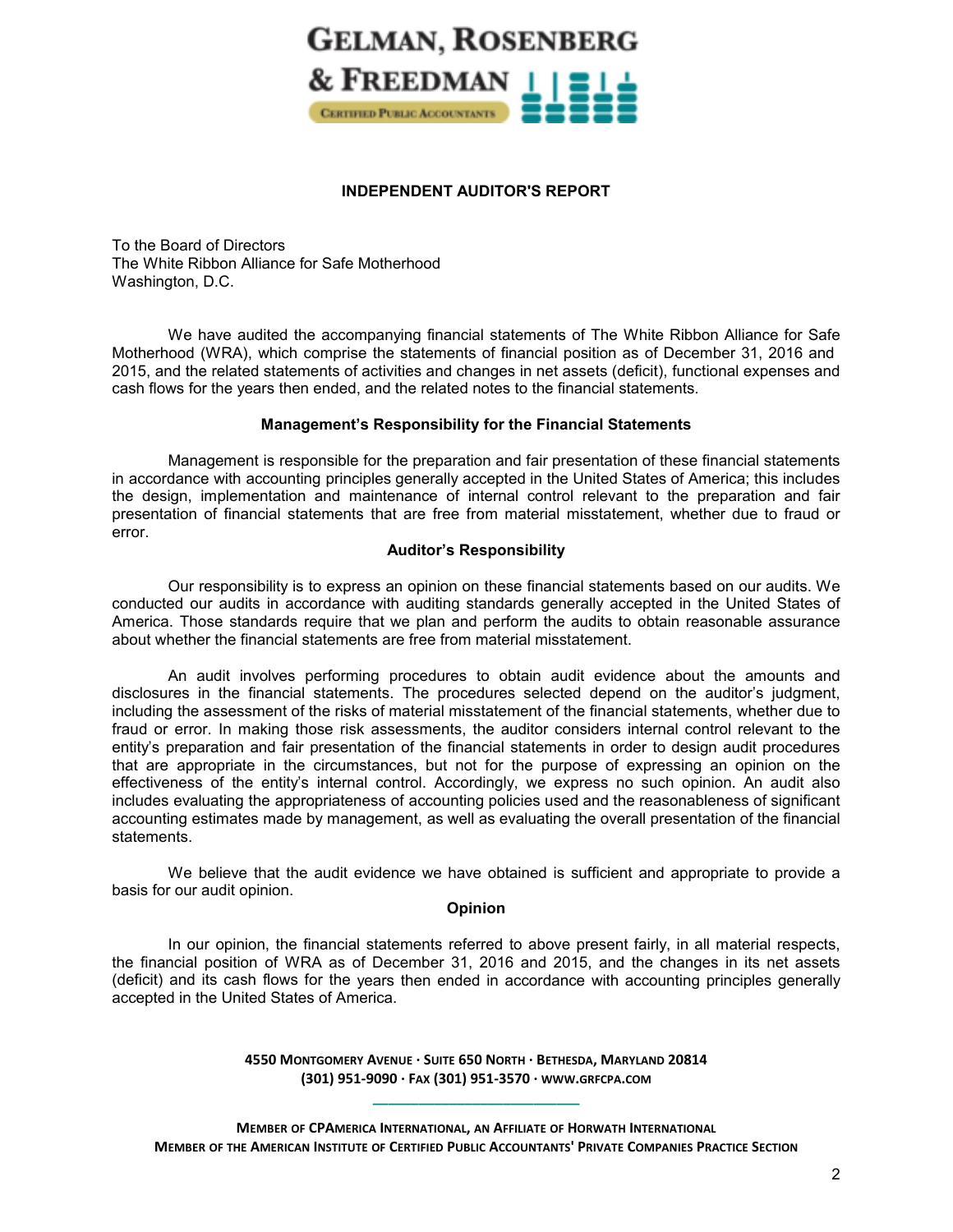#### **Emphasis of a Matter**

We draw attention to Note 9 of the financial statements, which indicates that WRA has experienced losses, and as of December 31, 2016, is in a cumulative unrestricted net deficit position. Our opinion is unmodified in respect of this matter.

gelman Roseaberg & Freedman

May 23, 2017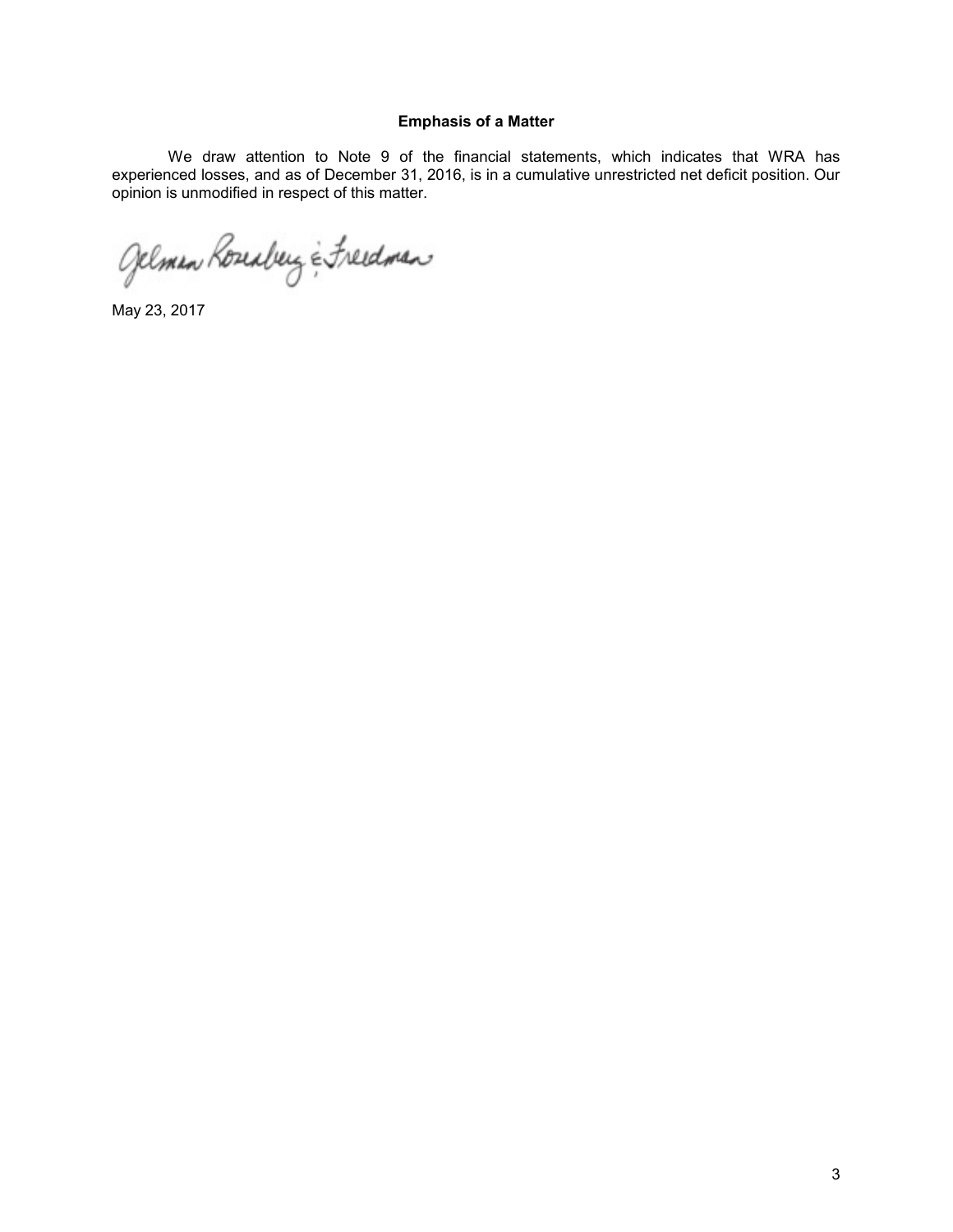## **STATEMENTS OF FINANCIAL POSITION AS OF DECEMBER 31, 2016 AND 2015**

# **ASSETS**

|                                                                                                                                                                                               | 2016                                                                  | 2015                                                   |
|-----------------------------------------------------------------------------------------------------------------------------------------------------------------------------------------------|-----------------------------------------------------------------------|--------------------------------------------------------|
| <b>CURRENT ASSETS</b>                                                                                                                                                                         |                                                                       |                                                        |
| Cash and cash equivalents<br>Grants and contributions receivable<br>Due from related entity<br>Other receivables<br>Sub-grantee advances<br><b>Travel advances</b><br>Prepaid expenses        | \$<br>282,434 \$<br>2,178,455<br>14,951<br>124,059<br>2,875<br>35,959 | 2,155,627<br>24,207<br>98<br>5,992<br>27,477<br>29,717 |
| <b>Total current assets</b>                                                                                                                                                                   | 2,638,733                                                             | 2,243,118                                              |
| <b>NONCURRENT ASSETS</b>                                                                                                                                                                      |                                                                       |                                                        |
| Grants and contributions receivable, net of current portion and<br>present value discount<br>Security deposit<br><b>Total noncurrent assets</b>                                               | 1,384,798<br>14,694<br>1,399,492                                      | 3,286,136<br>850<br>3,286,986                          |
| <b>TOTAL ASSETS</b>                                                                                                                                                                           | $$ 4,038,225$ $$ 5,530,104$                                           |                                                        |
| <b>LIABILITIES AND NET ASSETS (DEFICIT)</b>                                                                                                                                                   |                                                                       |                                                        |
| <b>CURRENT LIABILITIES</b>                                                                                                                                                                    |                                                                       |                                                        |
| Line of credit<br>Accounts payable and accrued liabilities<br>Sub-grants payable<br>Accrued employee benefits<br>Deferred rent, net of noncurrent portion<br><b>Total current liabilities</b> | \$<br>48,737<br>7,000<br>109,194<br>4,881<br>169,812                  | \$<br>78,533<br>54,848<br>17,665<br>79,389<br>230,435  |
| <b>NONCURRENT LIABILITIES</b>                                                                                                                                                                 |                                                                       |                                                        |
| Deferred rent, net of current portion                                                                                                                                                         | 21,070                                                                |                                                        |
| <b>Total liabilities</b>                                                                                                                                                                      | 190,882                                                               | 230,435                                                |
| <b>NET ASSETS (DEFICIT)</b>                                                                                                                                                                   |                                                                       |                                                        |
| Unrestricted deficit<br>Temporarily restricted                                                                                                                                                | (397, 310)<br>4,244,653                                               | (549,089)<br>5,848,758                                 |
| Total net assets                                                                                                                                                                              | <u>3,847,343</u>                                                      | 5,299,669                                              |
| TOTAL LIABILITIES AND NET ASSETS                                                                                                                                                              | 4,038,225 \$ 5,530,104                                                |                                                        |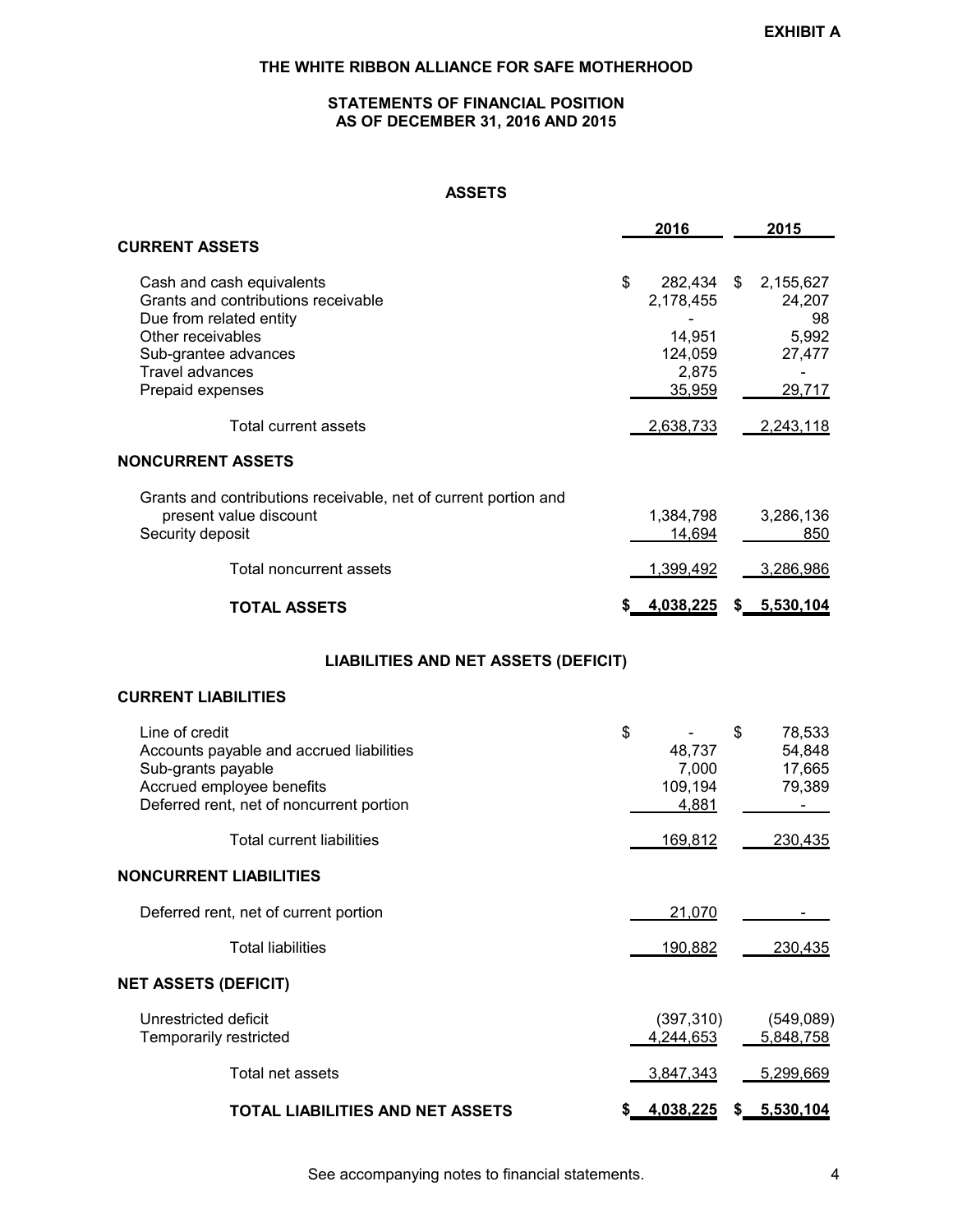## **STATEMENTS OF ACTIVITIES AND CHANGES IN NET ASSETS (DEFICIT) FOR THE YEARS DECEMBER 31, 2016 AND 2015**

|                                               | 2016               |                     |    |                   |    |                  |  |
|-----------------------------------------------|--------------------|---------------------|----|-------------------|----|------------------|--|
|                                               | <b>Temporarily</b> |                     |    |                   |    |                  |  |
| <b>SUPPORT AND REVENUE</b>                    |                    | <b>Unrestricted</b> |    | <b>Restricted</b> |    | <b>Total</b>     |  |
|                                               |                    |                     |    |                   |    |                  |  |
| U.S. Government grants                        | \$                 | 672,432             | \$ |                   | \$ | 672,432          |  |
| Foundation and other grants                   |                    | 6,167               |    | 1,073,799         |    | 1,079,966        |  |
| Contributions                                 |                    | 161,334             |    |                   |    | 161,334          |  |
| In-kind contributions<br>Interest income      |                    | 310,669<br>525      |    |                   |    | 310,669<br>525   |  |
| Exchange rate loss                            |                    | (6, 361)            |    |                   |    | (6, 361)         |  |
| Net assets released from donor restrictions - |                    |                     |    |                   |    |                  |  |
| satisfaction of program restrictions          |                    | 2,677,904           |    | (2,677,904)       |    |                  |  |
| Total support and revenue                     |                    | 3,822,670           |    | (1,604,105)       |    | 2,218,565        |  |
| <b>EXPENSES</b>                               |                    |                     |    |                   |    |                  |  |
| <b>Maternal Health</b>                        |                    | 3,103,089           |    |                   |    | 3,103,089        |  |
| Management and General                        |                    | 492,165             |    |                   |    | 492,165          |  |
| Fundraising                                   |                    | 75,637              |    |                   |    | 75,637           |  |
| Total expenses                                |                    | 3,670,891           |    |                   |    | 3,670,891        |  |
| Changes in net assets (deficit)               |                    | 151,779             |    | (1,604,105)       |    | (1,452,326)      |  |
| Net assets (deficit) at beginning of year     |                    | (549,089)           |    | 5,848,758         |    | 5,299,669        |  |
| <b>NET ASSETS (DEFICIT) AT END OF YEAR</b>    |                    | <u>(397,310)</u>    |    | 4,244,653         |    | <u>3,847,343</u> |  |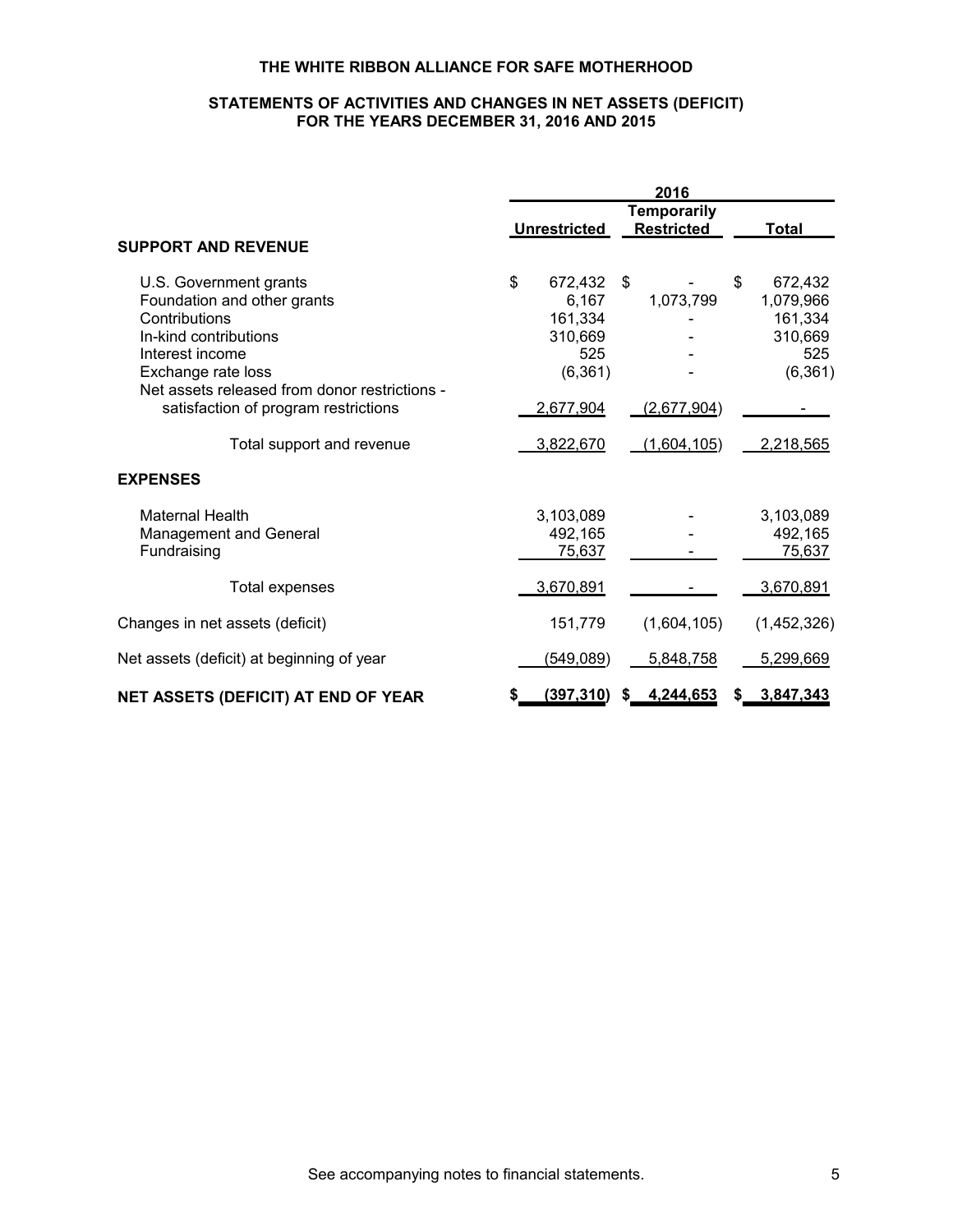| 2015                                                                    |                                                           |    |                    |    |                                                              |  |  |  |  |  |
|-------------------------------------------------------------------------|-----------------------------------------------------------|----|--------------------|----|--------------------------------------------------------------|--|--|--|--|--|
| <b>Temporarily</b><br><b>Restricted</b><br><b>Unrestricted</b><br>Total |                                                           |    |                    |    |                                                              |  |  |  |  |  |
| \$                                                                      | 504,753<br>19,112<br>224.920<br>94.982<br>444<br>(8, 568) | \$ | 6,971,264          | \$ | 504,753<br>6,990,376<br>224.920<br>94.982<br>444<br>(8, 568) |  |  |  |  |  |
|                                                                         | <u>2,581,819</u>                                          |    | <u>(2,581,819)</u> |    |                                                              |  |  |  |  |  |
|                                                                         | <u>3,417,462</u>                                          |    | 4,389,445          |    | <u>7,806,907</u>                                             |  |  |  |  |  |
|                                                                         | 2,732,218<br>463,410<br>54.027                            |    |                    |    | 2,732,218<br>463,410<br>54,027                               |  |  |  |  |  |
|                                                                         | <u>3,249,655</u>                                          |    |                    |    | <u>3,249,655</u>                                             |  |  |  |  |  |
|                                                                         | 167,807                                                   |    | 4,389,445          |    | 4,557,252                                                    |  |  |  |  |  |
|                                                                         | <u>(716,896)</u>                                          |    | <u>1,459,313</u>   |    | 742,417                                                      |  |  |  |  |  |
| S                                                                       | <u>(549,089)</u>                                          | S  | <u>5,848,758</u>   | \$ | <u>5,299,669</u>                                             |  |  |  |  |  |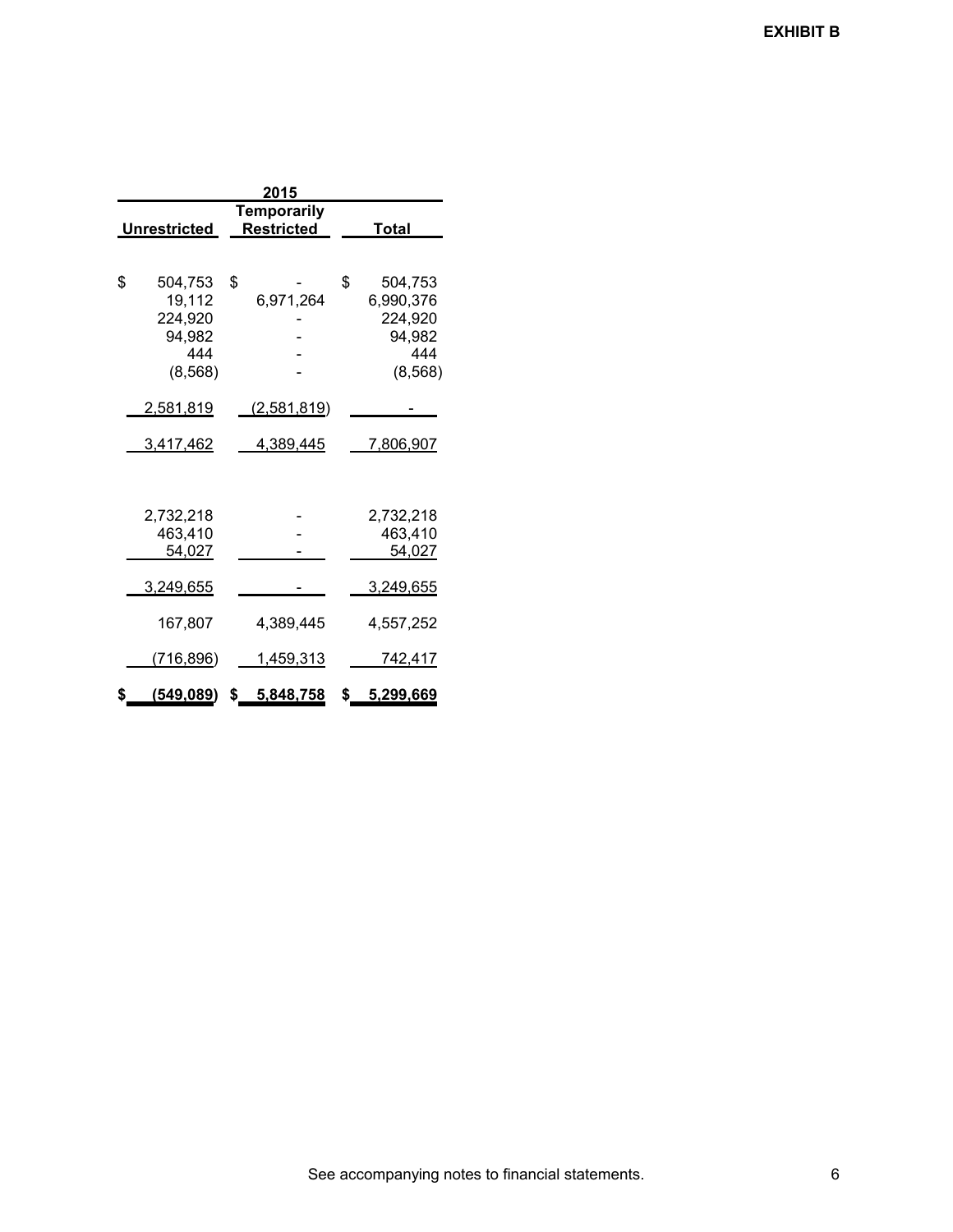# **STATEMENT OF FUNCTIONAL EXPENSES FOR THE YEAR ENDED DECEMBER 31, 2016**

|                                       | <b>Maternal</b><br><b>Health</b> |    | <b>Management</b><br>and General |    | <b>Fundraising</b> |    | <b>Total</b><br><b>Expenses</b> |
|---------------------------------------|----------------------------------|----|----------------------------------|----|--------------------|----|---------------------------------|
|                                       |                                  |    |                                  |    |                    |    |                                 |
| Salaries                              | \$<br>794,826                    | \$ | 177,452                          | \$ | 33,659             | \$ | 1,005,937                       |
| Benefits and payroll taxes            | 378,568                          |    | 76,569                           |    | 16,360             |    | 471,497                         |
| Printing and production               | 949                              |    | 5,422                            |    | 199                |    | 6,570                           |
| Professional fees                     | 47,794                           |    | 42,872                           |    | 3,958              |    | 94,624                          |
| Occupancy                             | 57,742                           |    | 62,395                           |    | 3,540              |    | 123,677                         |
| Accounting and audit                  | 3,337                            |    | 19,157                           |    |                    |    | 22,494                          |
| Insurance                             |                                  |    | 13,400                           |    |                    |    | 13,400                          |
| Telephone                             | 18,356                           |    | 5,258                            |    | 404                |    | 24,018                          |
| Travel and related expenses           | 281,427                          |    | 4,523                            |    | 2,340              |    | 288,290                         |
| Consulting fees                       | 199,779                          |    | 7,638                            |    | 1,974              |    | 209,391                         |
| Postage and delivery                  | 1,203                            |    | 134                              |    | 242                |    | 1,579                           |
| <b>Supplies</b>                       | 3,019                            |    | 6,285                            |    | 476                |    | 9,780                           |
| Subscriptions                         | 13,399                           |    | 2,693                            |    | 2,280              |    | 18,372                          |
| Meetings                              | 26,706                           |    | 3,530                            |    | 972                |    | 31,208                          |
| Advertising                           | 1,916                            |    | 113                              |    |                    |    | 2,029                           |
| Fundraising events                    | 3,341                            |    |                                  |    |                    |    | 3,341                           |
| <b>Bank fees</b>                      | 329                              |    | 4,488                            |    | 901                |    | 5,718                           |
| Equipment rental and maintenance      | 681                              |    | 969                              |    | 170                |    | 1,820                           |
| Sub-grants                            | 1,025,745                        |    |                                  |    |                    |    | 1,025,745                       |
| Other expenses                        |                                  |    | 732                              |    |                    |    | 732                             |
| In-kind professional fees             | 243,422                          |    | 58,535                           |    | 8,125              |    | 310,082                         |
| Donated goods, materials and supplies | 550                              |    |                                  |    | 37                 |    | 587                             |
| <b>TOTAL</b>                          | 3,103,089                        | S  | 492,165                          | S  | 75,637             | S  | 3,670,891                       |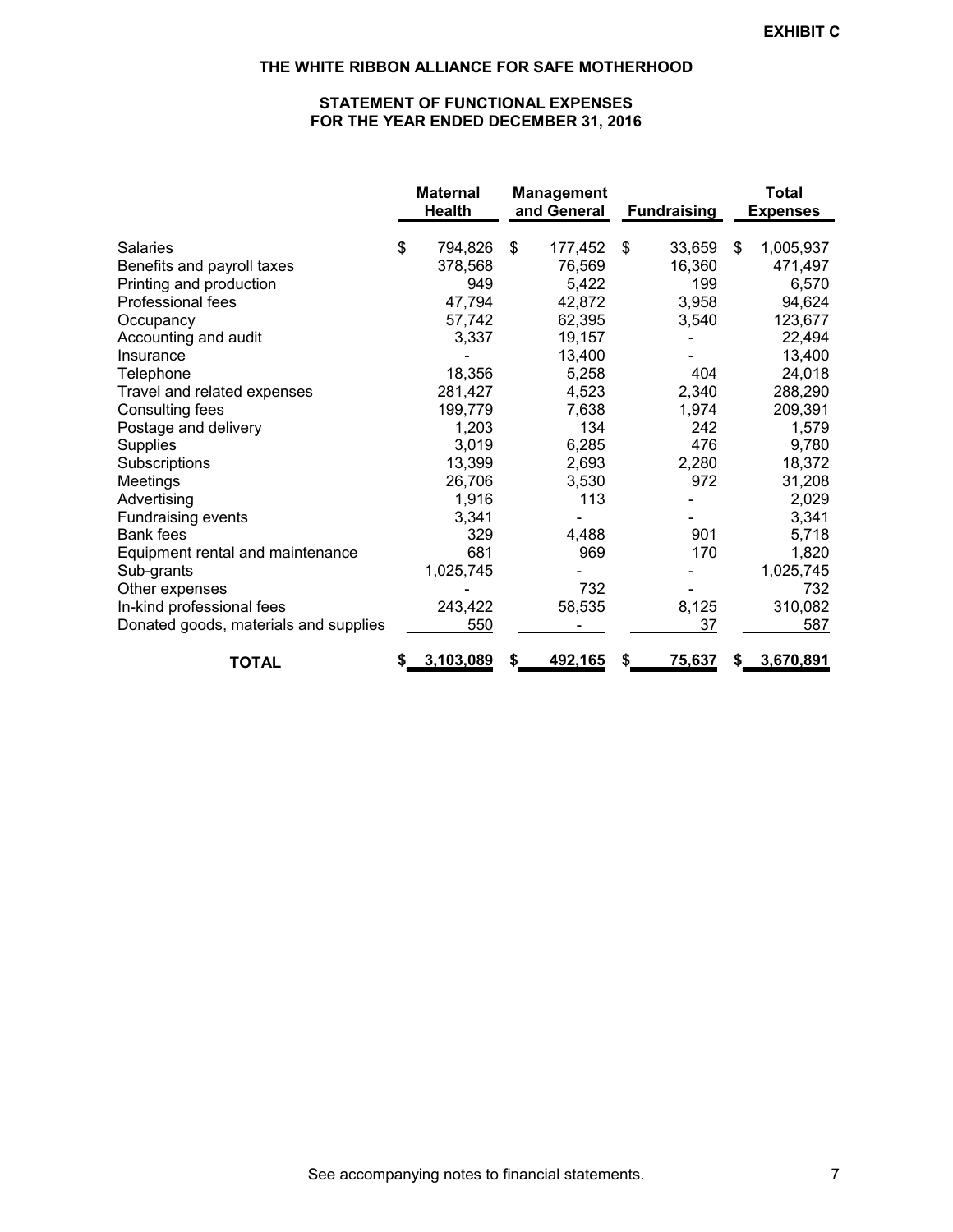# **STATEMENT OF FUNCTIONAL EXPENSES FOR THE YEAR ENDED DECEMBER 31, 2015**

|                                                | <b>Maternal</b><br><b>Health</b> |    | <b>Management</b><br>and General |    | <b>Fundraising</b> |    | <b>Total</b><br><b>Expenses</b> |
|------------------------------------------------|----------------------------------|----|----------------------------------|----|--------------------|----|---------------------------------|
| Salaries                                       | \$<br>804,003                    | \$ | 163,065                          | \$ | 25,611             | \$ | 992,679                         |
| Benefits and payroll taxes                     | 347,042                          |    | 59,146                           |    | 11,656             |    | 417,844                         |
| Printing and production                        | 11,086                           |    | 1,709                            |    | 43                 |    | 12,838                          |
| Professional fees                              | 20,726                           |    | 58,270                           |    | 413                |    | 79,409                          |
|                                                | 11,017                           |    | 68,203                           |    |                    |    | 79,220                          |
| Occupancy                                      | 13,906                           |    | 7,819                            |    |                    |    | 21,725                          |
| Accounting and audit<br>Insurance              |                                  |    | 11,421                           |    |                    |    | 11,421                          |
| Telephone                                      | 11,054                           |    | 5,364                            |    | 32                 |    | 16,450                          |
|                                                | 274,356                          |    | 724                              |    | 510                |    | 275,590                         |
| Travel and related expenses<br>Consulting fees | 253,874                          |    | 8,574                            |    | 2,746              |    | 265,194                         |
| Postage and delivery                           | 810                              |    | 982                              |    | 131                |    | 1,923                           |
|                                                | 349                              |    |                                  |    | 18                 |    |                                 |
| <b>Supplies</b>                                |                                  |    | 2,452                            |    |                    |    | 2,819                           |
| Subscriptions                                  | 9,462                            |    | 3,583<br>204                     |    | 547<br>51          |    | 13,592                          |
| Meetings                                       | 15,860<br>80                     |    |                                  |    |                    |    | 16,115<br>80                    |
| Advertising                                    |                                  |    |                                  |    |                    |    |                                 |
| Fundraising events<br><b>Bank fees</b>         | 132                              |    |                                  |    | 276                |    | 276<br>4,836                    |
|                                                |                                  |    | 4,704                            |    |                    |    |                                 |
| Equipment rental and maintenance               |                                  |    | 932                              |    |                    |    | 932                             |
| Sub-grants                                     | 926,468                          |    |                                  |    |                    |    | 926,468                         |
| Other expenses                                 |                                  |    | 15,262                           |    |                    |    | 15,262                          |
| In-kind professional fees                      | 16,277                           |    | 50,996                           |    | 9,920              |    | 77,193                          |
| Donated goods, materials and supplies          | 15,716                           |    |                                  |    | 2,073              |    | 17,789                          |
| <b>TOTAL</b>                                   | 2,732,218                        | S  | 463,410                          | S  | 54,027             | S  | 3,249,655                       |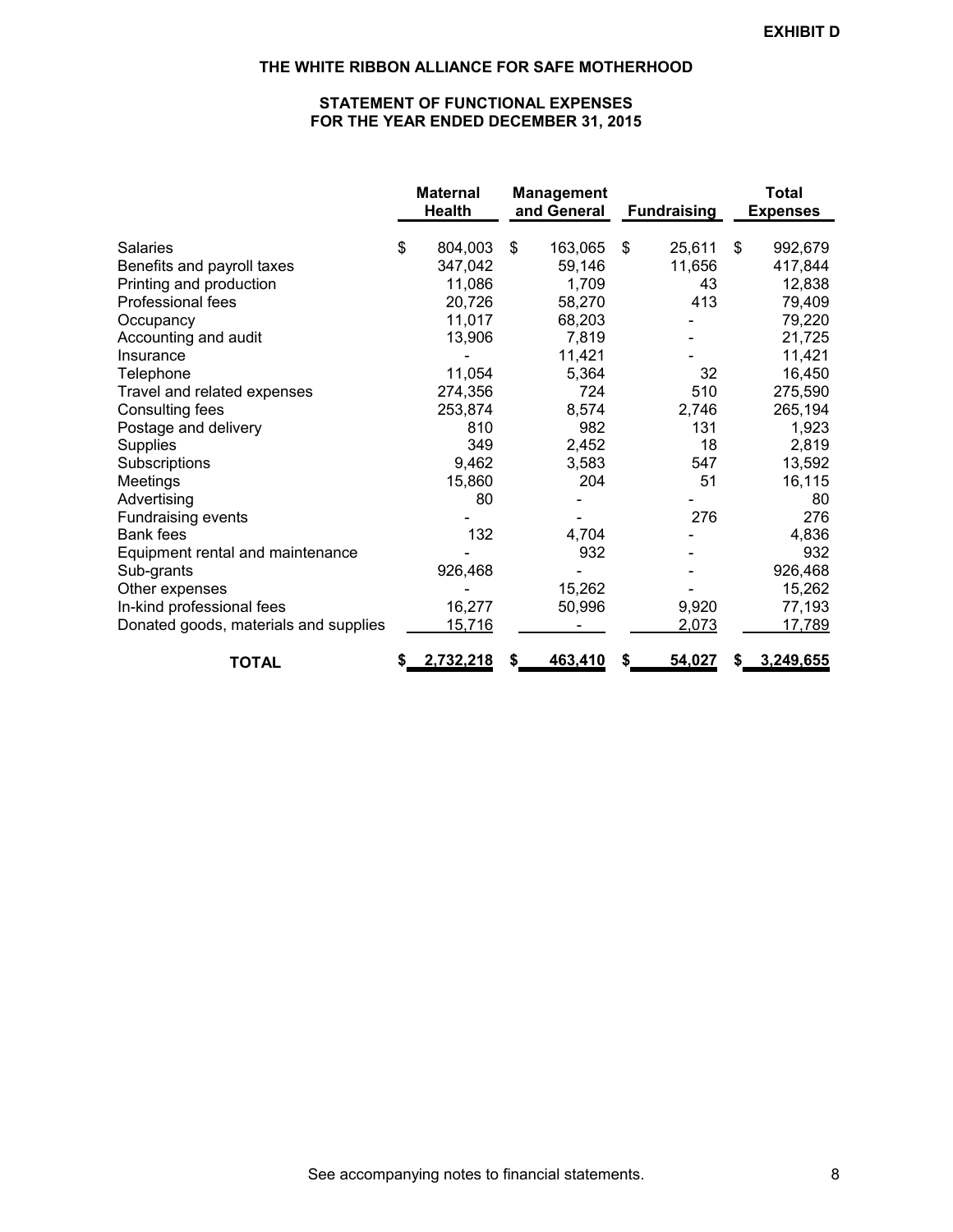## **STATEMENTS OF CASH FLOWS FOR THE YEARS DECEMBER 31, 2016 AND 2015**

|                                                                                                        | 2016                   | 2015                              |
|--------------------------------------------------------------------------------------------------------|------------------------|-----------------------------------|
| <b>CASH FLOWS FROM OPERATING ACTIVITIES</b>                                                            |                        |                                   |
| Changes in net assets                                                                                  | $(1,452,326)$ \$<br>\$ | 4,557,252                         |
| Adjustments to reconcile changes in net assets to net cash<br>(used) provided by operating activities: |                        |                                   |
| Change in present value discount on noncurrent                                                         |                        |                                   |
| grants and contributions receivable                                                                    | (106, 799)             | 151,805                           |
| (Increase) decrease in:                                                                                |                        |                                   |
| Grants and contributions receivable                                                                    | (146, 111)             | (3,351,664)                       |
| Due from related entity                                                                                | 98                     | 327                               |
| Other receivables                                                                                      | (8,959)                | (1,843)                           |
| Sub-grantee advances                                                                                   | (96, 582)              | 49,610                            |
| <b>Travel advances</b>                                                                                 | (2,875)                | 955                               |
| Prepaid expenses                                                                                       | (6, 242)               | (359)                             |
| Security deposit                                                                                       | (13, 844)              |                                   |
| Increase (decrease) in:                                                                                |                        |                                   |
| Accounts payable and accrued liabilities                                                               | (6, 111)               | 7,926                             |
| Sub-grants payable                                                                                     | (10, 665)              | 15,758                            |
| Accrued employee benefits                                                                              | 29,805                 | (11, 763)                         |
| Deferred revenue                                                                                       |                        | (8,602)                           |
| Due to related entity                                                                                  |                        | (711)                             |
| Deferred rent                                                                                          | 25,951                 |                                   |
| Net cash (used) provided by operating activities                                                       | (1,794,660)            | 1,408,691                         |
| <b>CASH FLOWS FROM FINANCING ACTIVITIES</b>                                                            |                        |                                   |
| Cash draws from line of credit                                                                         |                        | 205,750                           |
| Repayments on line of credit                                                                           | (78, 533)              | (417, 217)                        |
| Net cash used by financing activities                                                                  | (78, 533)              | (211, 467)                        |
| Net (decrease) increase in cash and cash equivalents                                                   | (1,873,193)            | 1,197,224                         |
| Cash and cash equivalents at beginning of year                                                         | 2,155,627              | 958,403                           |
| CASH AND CASH EQUIVALENTS AT END OF YEAR                                                               |                        | 282,434 \$ 2,155,627              |
| <b>SUPPLEMENTAL INFORMATION:</b>                                                                       |                        |                                   |
| <b>Interest Paid</b>                                                                                   | $\sum$                 | <u>13,137</u><br><u>778</u> \$___ |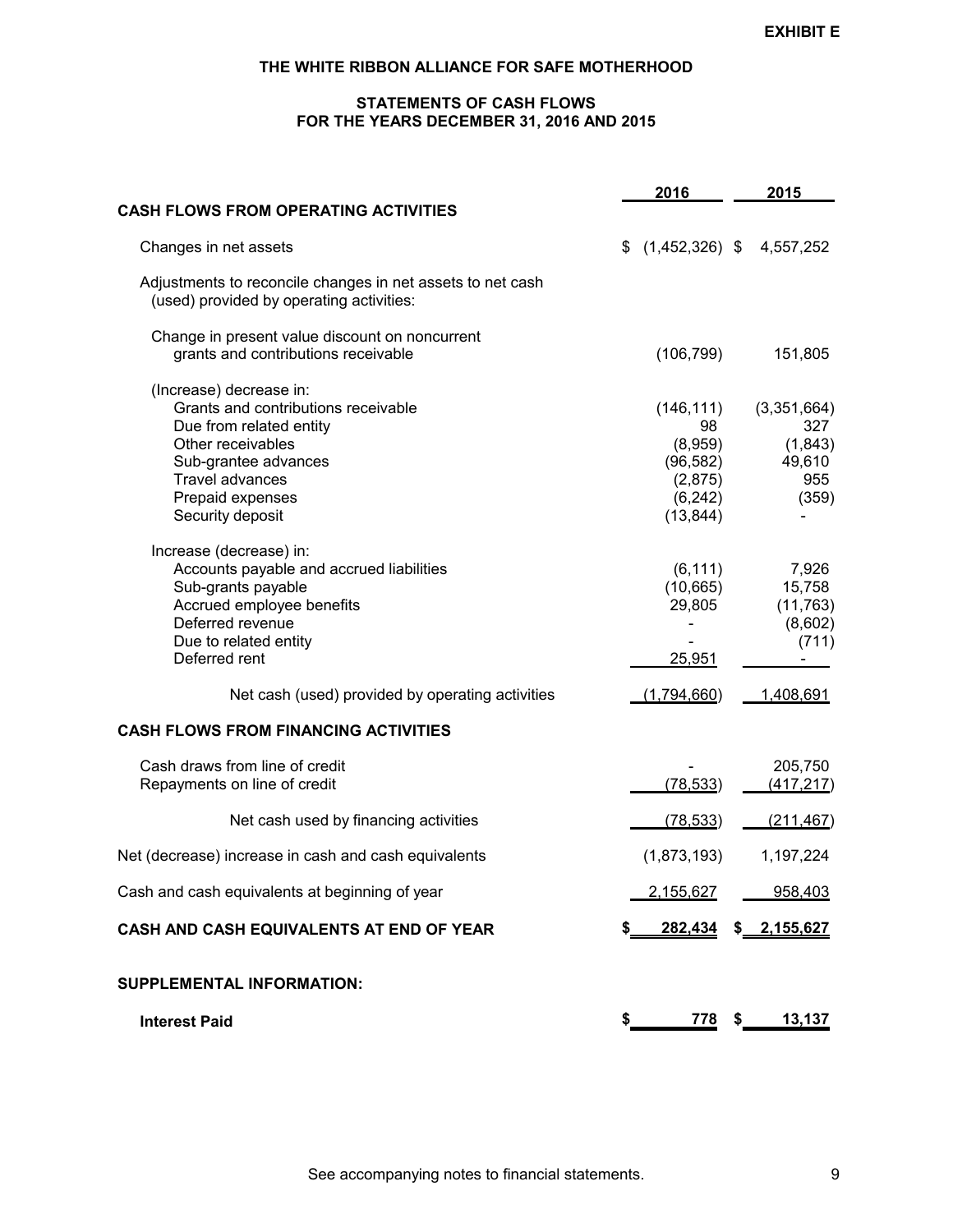#### **NOTES TO FINANCIAL STATEMENTS DECEMBER 31, 2016 AND 2015**

#### **1. SUMMARY OF SIGNIFICANT ACCOUNTING POLICIES AND GENERAL INFORMATION**

Organization -

The White Ribbon Alliance for Safe Motherhood (WRA) is one of the world's largest networks of maternal health advocates. WRA mobilizes and equips citizens to take collective action and hold their governments accountable; strengthening national capacity, influencing national policies and harnessing resources to inspire action so that all women are safe, healthy and respected before, during and after pregnancy.

Basis of presentation -

The accompanying financial statements are presented on the accrual basis of accounting, and in accordance with FASB ASC 958, *Not-for-Profit Entities*.

Income taxes -

WRA is exempt from Federal income taxes under Section 501(c)(3) of the Internal Revenue Code. Accordingly, no provision for income taxes has been made in the accompanying financial statements. WRA is not a private foundation.

Cash and cash equivalents -

WRA considers all cash and other highly liquid investments with initial maturities of three months or less to be cash equivalents.

Bank deposit accounts are insured by the Federal Deposit Insurance Corporation (FDIC) up to a limit of \$250,000. At times during the year, WRA maintains cash balances in excess of the FDIC insurance limits. Management believes the risk in these situations to be minimal.

Grants and contributions receivable -

Grants and contributions receivable that are expected to be collected in future years are recorded at their fair value, measured as the present value of their future cash flows. The discounts on these amounts are computed using risk-adjusted interest rates applicable to the years in which the promises are received. Amortization of the discounts is included in other grants and contracts revenue in the accompanying Statements of Activities and Changes in Net Assets (Deficit).

All grants and contributions receivable are considered by management to be fully collectible. Accordingly, an allowance for doubtful accounts has not been established.

Uncertain tax positions -

For the years ended December 31, 2016 and 2015, WRA has documented its consideration of FASB ASC 740-10, *Income Taxes*, that provides guidance for reporting uncertainty in income taxes and has determined that no material uncertain tax positions qualify for either recognition or disclosure in the financial statements.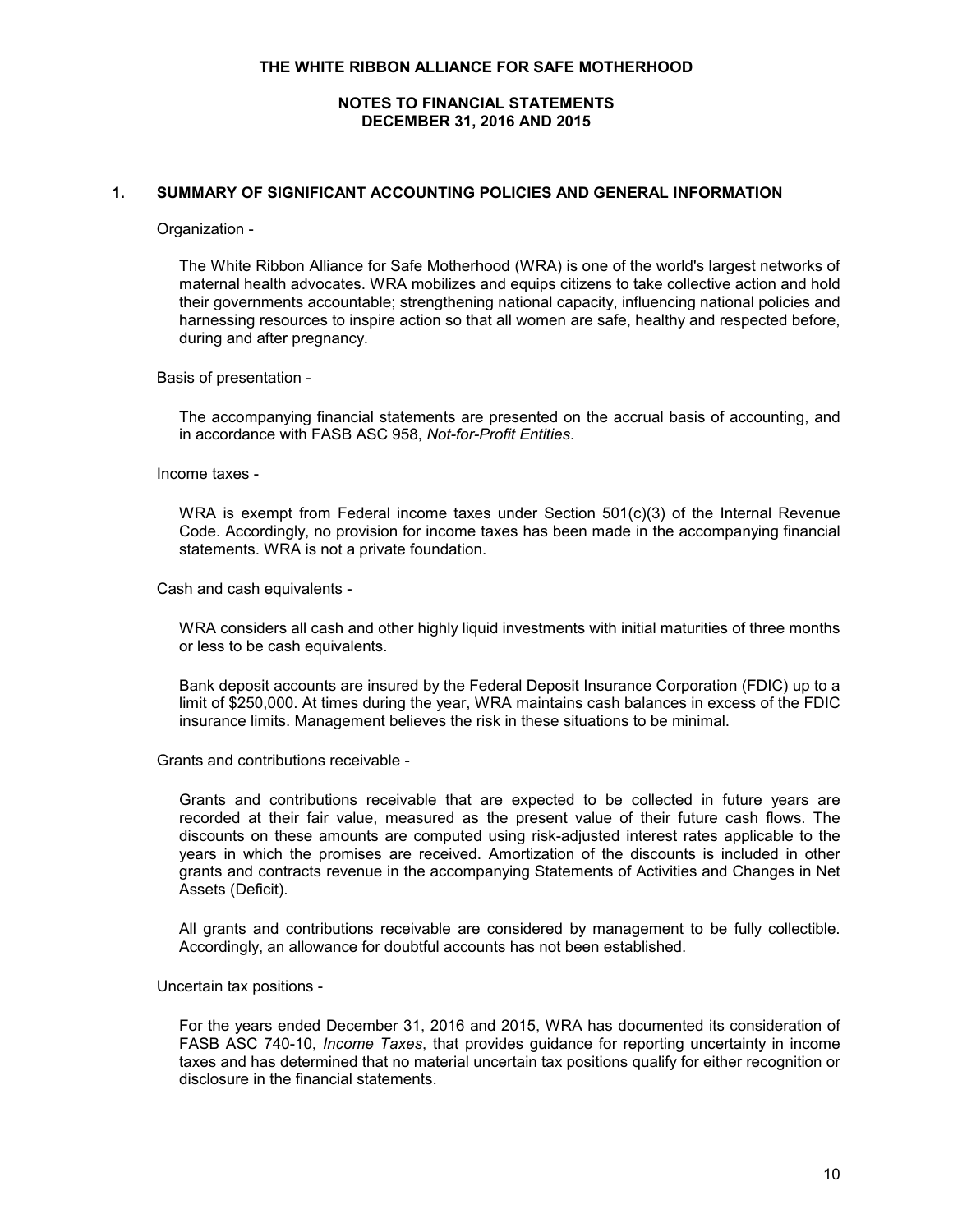#### **NOTES TO FINANCIAL STATEMENTS DECEMBER 31, 2016 AND 2015**

### **1. SUMMARY OF SIGNIFICANT ACCOUNTING POLICIES AND GENERAL INFORMATION (Continued)**

Net asset classification -

The net assets are reported in two self-balancing groups as follows:

- **Unrestricted net assets** include unrestricted support and revenue received without donorimposed restrictions. These net assets are available for the operations of WRA and include both internally designated and undesignated resources.
- **Temporarily restricted net assets** include support and revenue subject to donor-imposed stipulations that will be met by the actions of WRA and/or the passage of time. When a restriction expires, temporarily restricted net assets are reclassified to unrestricted net assets and reported in the Statements of Activities and Changes in Net Assets (Deficit) as net assets released from restrictions.

Grants and contributions revenue -

Grants and subawards that are awarded to WRA from foundations, bilateral and international organizations, pass-through entities and other non-Federal organizations are generally accounted for as contributions. WRA's policy is to treat donor-restricted grant awards/obligations as temporarily restricted support in the year notification is received from the donor. Grants are recognized as unrestricted support (released from restrictions) only to the extent of actual expenses incurred in compliance with the donor-imposed restrictions (or satisfaction of time restrictions). Grants received in excess of expenses incurred are shown as temporarily restricted net assets in the accompanying financial statements.

Awards to WRA from prime recipients of U.S. Government agencies and pass-through entities are recognized as unrestricted revenue when qualifying direct and indirect expenditures are incurred; any funds received in advance of incurring qualifying expenditures are recorded as refundable advances.

Foreign currency reporting -

WRA maintains cash in U.S. Dollars (USD) and British Pounds (GBP). All non-USD revenues and expenses are reported in the accompanying Statements of Activities and Changes in Net Assets and have been translated to U.S. Dollars using the average annual exchange rate. All year-end assets and liabilities (held in foreign currency) have been revalued at the current spot rates; therefore, exchange rate variances have been reflected as an Exchange Rate Loss in the accompanying Statements of Activities and Changes in Net Assets.

Sub-grantee advances, payables and expense -

Sub-grantee advances consist of amounts provided to partners/sub-grantees to executive project objectives. Project costs incurred by partners/sub-grantees are recorded in the accompanying financial statements when reported to WRA, accordingly, advances are reduced and expenses are increased. Amounts not reimbursed by WRA (to partners/sub-grantees) as of fiscal year-end are recorded as sub-grants payable.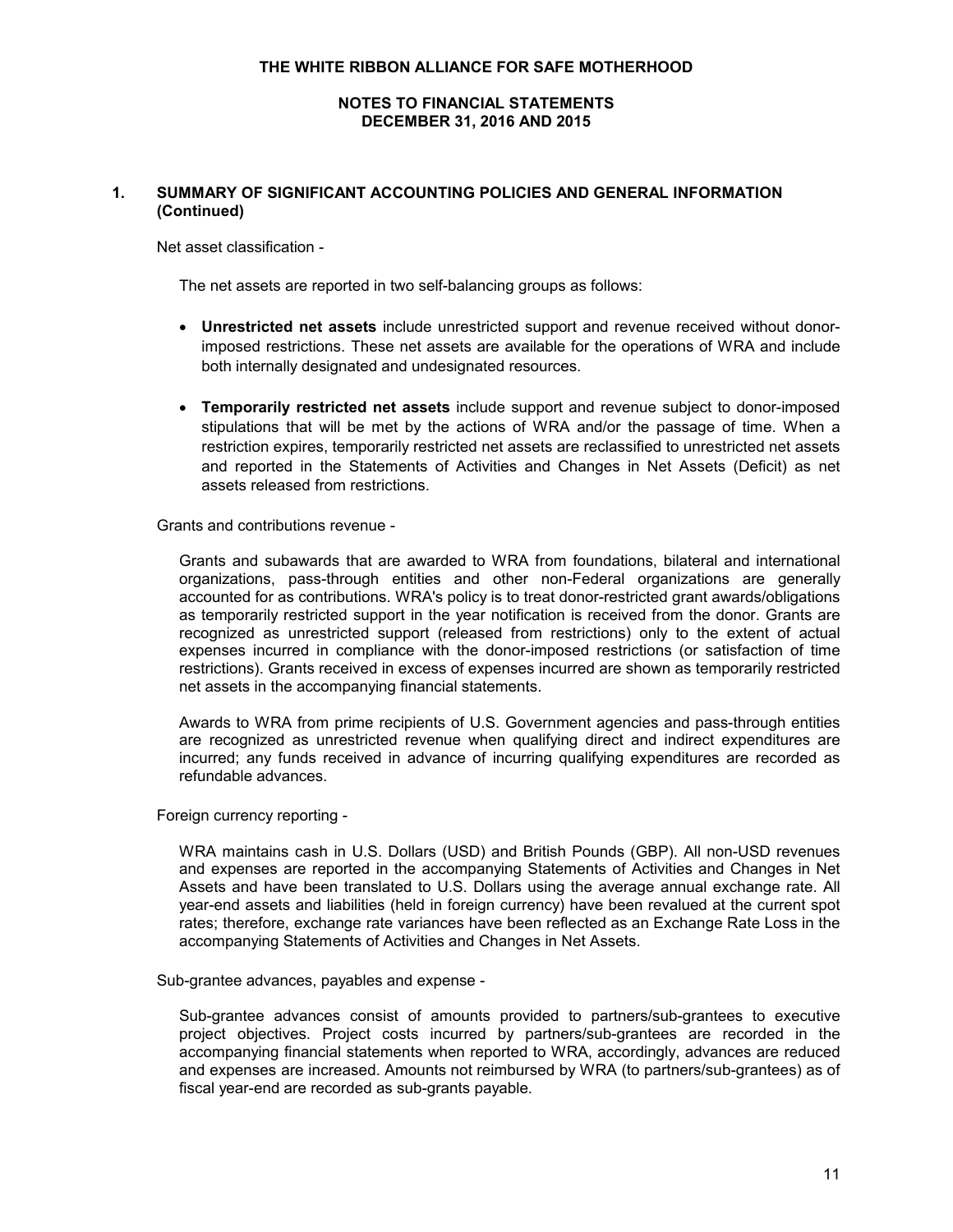#### **NOTES TO FINANCIAL STATEMENTS DECEMBER 31, 2016 AND 2015**

### **1. SUMMARY OF SIGNIFICANT ACCOUNTING POLICIES AND GENERAL INFORMATION (Continued)**

In-kind contributions -

In-kind contributions consist of professional fees, materials and supplies, and are reported at their estimated fair value based on the number of donated hours and estimated rates of services rendered, or fair value on the date of gift. The value of in-kind contributions totaled \$310,669 and \$94,982 during the years ended December 31, 2016 and 2015, respectively.

In-kind contributions have been allocated to the following functional expense categories during the years ended December 31, 2016 and 2015:

|                                                          |   | 2016                          | 2015                       |  |
|----------------------------------------------------------|---|-------------------------------|----------------------------|--|
| Maternal Health<br>Management and General<br>Fundraising | S | 243.972 \$<br>58.535<br>8.162 | 31,993<br>50,996<br>11,993 |  |
| <b>TOTAL IN-KIND CONTRIBUTIONS</b>                       |   | 310,669                       | 94,982                     |  |

Use of estimates -

The preparation of financial statements in conformity with accounting principles generally accepted in the United States of America requires management to make estimates and assumptions that affect the reported amounts of assets and liabilities at the date of the financial statements and the reported amounts of revenue and expenses during the reporting period. Accordingly, actual results could differ from those estimates.

Functional allocation of expenses -

The costs of providing the various programs and other activities have been summarized on a functional basis in the Statements of Activities and Changes in Net Assets (Deficit). Accordingly, certain costs have been allocated among the programs and supporting services benefited.

New accounting pronouncements -

In August 2016, the Financial Accounting Standards Board (FASB) issued Accounting Standards Update (ASU) 2016-14, *Presentation of Financial Statements of Not-for-Profit Entities* (Topic 958), intended to improve financial reporting for not-for-profit entities. The ASU will reduce the current three classes of net assets into two: with and without donor restrictions. The change in each of the classes of net assets must be reported on the Statements of Activities and Changes in Net Assets (Deficit). The ASU also requires various enhanced disclosures around topics such as board designations, liquidity, functional classification of expenses, investment expenses, donor restrictions, and underwater endowments. The ASU is effective for years beginning after December 15, 2017. Early adoption is permitted; however, WRA has not elected to early adopt the ASU. The ASU should be applied on a retrospective basis in the year the ASU is first applied. While the ASU will change the presentation of the WRA's financial statements, it is not expected to alter the WRA's reported financial position.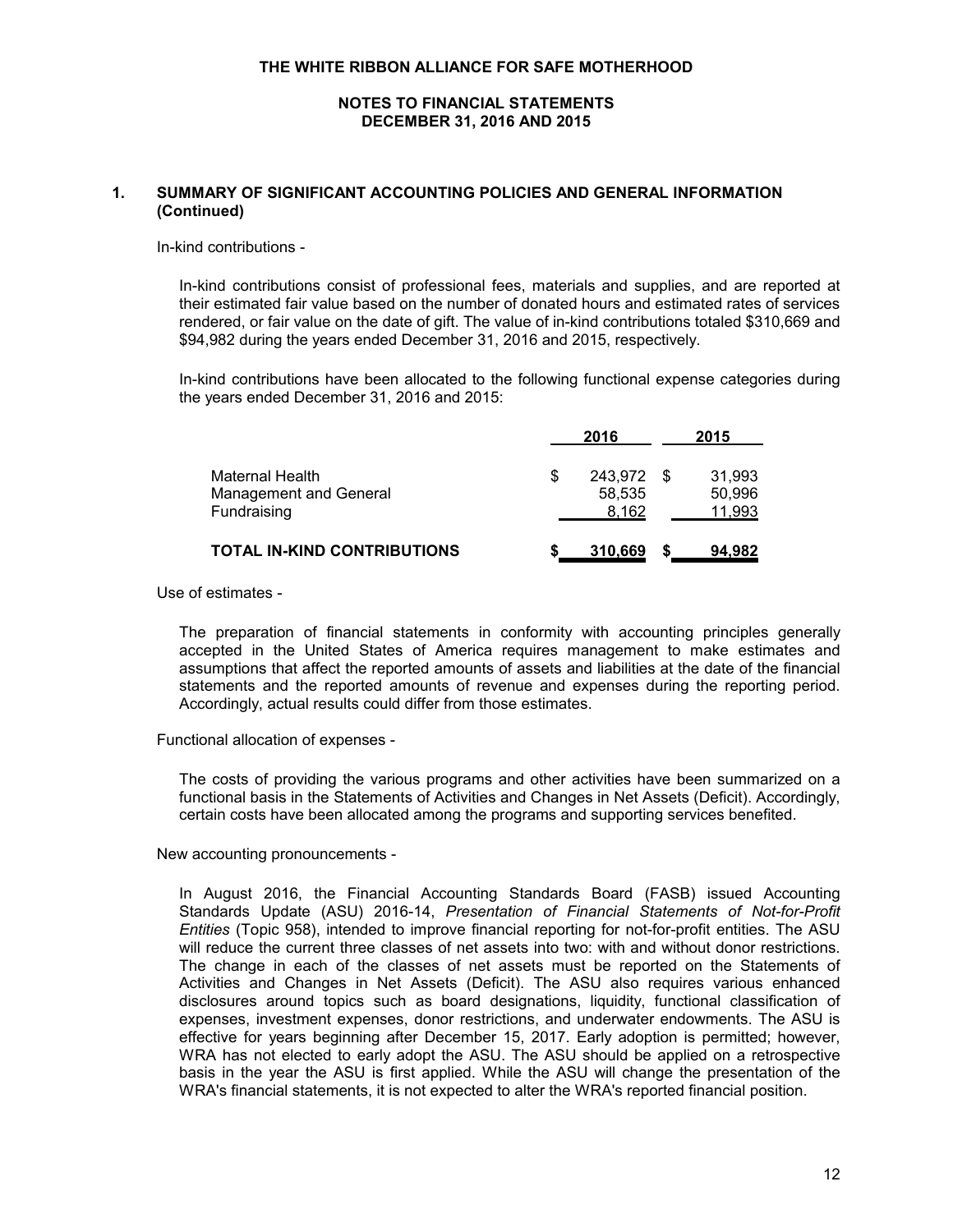### **NOTES TO FINANCIAL STATEMENTS DECEMBER 31, 2016 AND 2015**

## **2. TEMPORARILY RESTRICTED NET ASSETS**

Temporarily restricted net assets consisted of the following as of December 31, 2016 and 2015:

|                                                      |   | 2016      | 2015      |
|------------------------------------------------------|---|-----------|-----------|
| IPPF - Core Support 2015                             | S |           | 27.020    |
| The Bill and Melinda Gates Foundation - Reinvestment |   | 3,795,668 | 5,235,794 |
| for Improved Delivery of MNH                         |   |           |           |
| UN Women SHRH - Advocacy                             |   |           | 2,162     |
| Bayer - Sustainable MHN Self Care                    |   | 142,607   | 96,273    |
| <b>MacArthur Foundation - Core Support</b>           |   | 306.378   | 487,509   |
| TOTAL TEMPORARILY RESTRICTED NET ASSETS              |   | 4,244,653 | 5,848,758 |

### **3. NET ASSETS RELEASED FROM RESTRICTIONS**

The following temporarily restricted net assets were released from donor restrictions by incurring expenses, which satisfied the restricted purposes specified by the donors:

|                                                        | 2016 |           |   | 2015      |  |
|--------------------------------------------------------|------|-----------|---|-----------|--|
|                                                        |      |           |   |           |  |
| Catapult - Britain, Every Woman Cared for in Pregnancy | \$   |           | S | 14,600    |  |
| Catapult - Keep Somali Moms Healthy in Sweden          |      |           |   | 9,242     |  |
| IPPF - Core Support 2015                               |      | 27,020    |   | 472,980   |  |
| World Health Organization - Campaign & Capacity        |      | 43,000    |   |           |  |
| World Health Organization - Civil Society Meeting      |      | 24,000    |   |           |  |
| <b>IPPF - Strengthening Advocacy</b>                   |      |           |   | 50,000    |  |
| MacArthur Foundation - Advancing Social Media          |      |           |   | 130,432   |  |
| Merck - MSD India Mom QC                               |      |           |   | 63,068    |  |
| The Bill and Melinda Gates Foundation - Advocating for |      |           |   |           |  |
| Improved Delivery of MNH                               |      | 2,037,581 |   | 1,530,039 |  |
| The Bill and Melinda Gates Foundation - Reinvestment   |      |           |   |           |  |
| for Improved Delivery of MNH                           |      |           |   | 224,893   |  |
| UN Women SHRH - Advocacy                               |      | 2,162     |   | 82,838    |  |
| Bayer - Sustainable MHN Self Care                      |      | 353,666   |   | 3,727     |  |
| MacArthur Foundation - Core Support                    |      | 190,475   |   |           |  |
| <b>NET ASSETS RELEASED FROM RESTRICTIONS</b>           |      | 2,677,904 |   | 2,581,819 |  |

### **4. LEASE COMMITMENTS**

Beginning September 1, 2014, WRA was under a 36-month sublease agreement for office space in Washington, D.C. Base rental payments under this agreement were \$7,200 per month, with a 5% annual escalation. The lease also required a security deposit of \$850. On June 21, 2016, WRA signed a new 50-month sublease agreement for a different office space in Washington, D.C., effective July 1, 2016 and expires August 31, 2020. The previous sublease agreement was terminated early, effective August 1, 2016. Base rental payments under this new agreement are \$14,694 per month, with 4% annual escalation. The first and second month of rental payments were abated, and the first month of the following three years of the agreement will also be abated.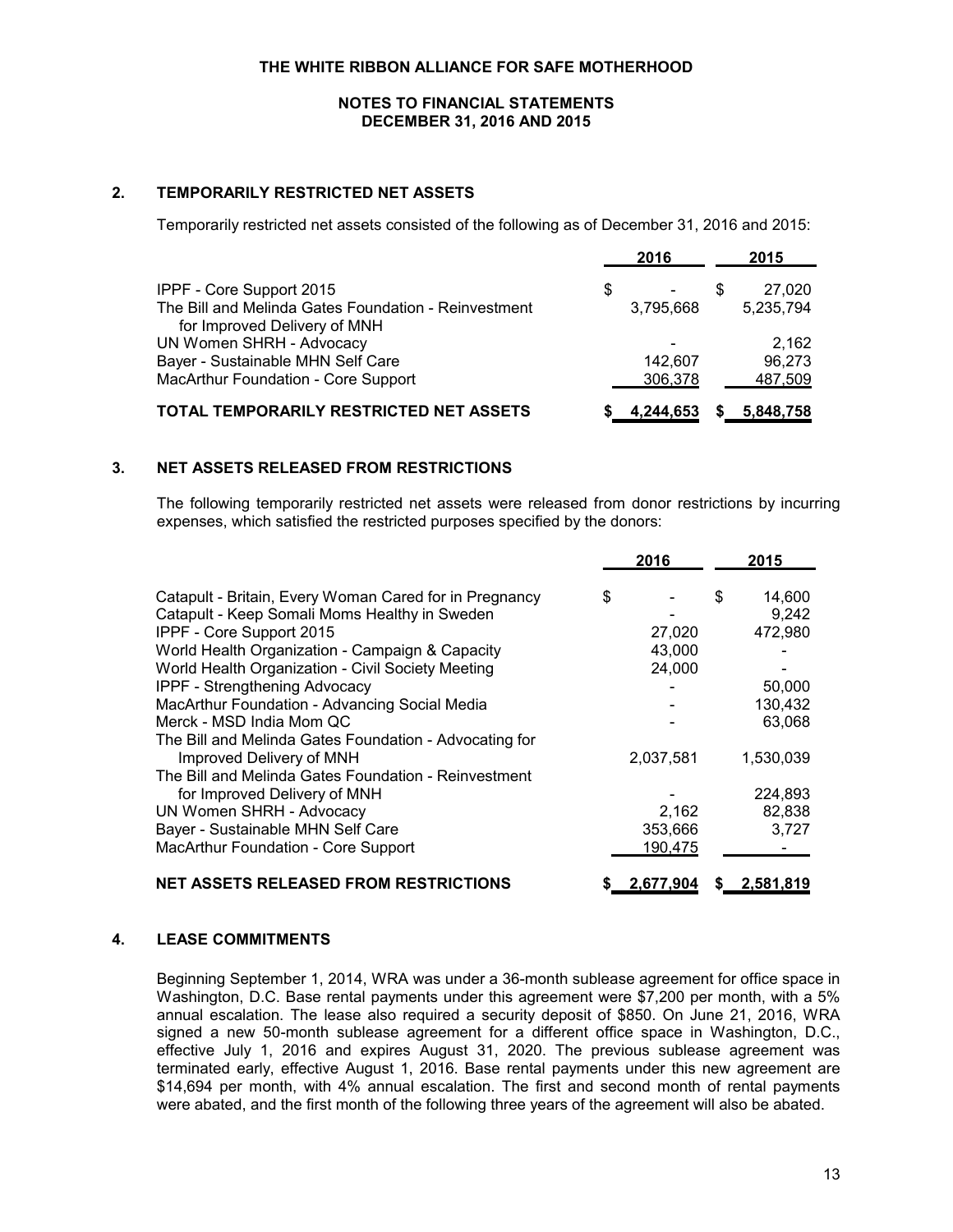### **NOTES TO FINANCIAL STATEMENTS DECEMBER 31, 2016 AND 2015**

## **4. LEASE COMMITMENTS (Continued)**

Beginning July 1, 2015, WRA shared a portion of its previous office space with a subtenant under a one-year arrangement that expired June 30, 2016, and required rental payment of \$1,800 per month, until the subtenant's space was reduced and rental payments decreased to \$1,200 per month. These payments were offset against WRA's rent expense in the accompanying Statements of Functional Expenses. This tenant now subleases office space from WRA in its new office space under a two-year agreement. Rental payments under this new agreement are \$1,960 per month.

Accounting principles generally accepted in the United States of America require that the total rent commitment should be recognized on a straight-line basis over the term of the lease. Accordingly, the difference between the actual monthly payments and the rent expense being recognized for financial statement purposes is recorded as a deferred rent liability. As of December 31, 2016, the liability totaled \$25,951. There was no deferred rent liability as of December 31, 2015.

Future minimum rental payments and rental income required under these leases are as follows:

| <b>Year Ended December 31,</b> |    | Rental<br><b>Payments</b>                | Sub-Lease<br><b>Payments</b> |                           | <b>Net Amount</b>                        |
|--------------------------------|----|------------------------------------------|------------------------------|---------------------------|------------------------------------------|
| 2017<br>2018<br>2019<br>2020   | \$ | 164,573<br>171,156<br>178,002<br>133,552 | S                            | $(23,520)$ \$<br>(15,680) | 141,053<br>155,476<br>178,002<br>133,552 |
|                                | S  | 647,283                                  | \$                           | (39,200)                  | 608,083                                  |

Rent expense (net of sub-lease payments received) during the years ended December 31, 2016 and 2015 totaled \$122,007 and \$77,040, respectively, and are included in Occupancy in the accompanying Statements of Functional Expenses.

## **5. CONTINGENCY**

WRA is the recipient of Federal awards through entities funded by the U.S. Government. Beginning with the fiscal year ended December 31, 2015, such grants are subject to audit under the provisions of *Title 2 U.S. Code of Federal Regulations (CFR) Part 200 Uniform Administrative Requirements, Cost Principles, and Audit Requirements for Federal Awards (Uniform Guidance).* However, WRA's expenditures of federal awards for the years ended December 31, 2016 and 2015 were below the \$750,000 threshold as stipulated in the Uniform Guidance, and thus, WRA was not required to have an audit under the provisions of the Uniform Guidance for 2016 or 2015.

The ultimate determination of amounts received under the U.S. Government grants is based upon the allowance of costs reported to and accepted by the U.S. Government. Until such amounts have been accepted by the U.S. Government, there exists a contingency to refund any amount received in excess of allowable costs. Management is of the opinion that no material liability exists.

## **6. LINE OF CREDIT**

WRA maintains a \$500,000 line of credit with a local financial institution. The line of credit is secured by WRA's cash and receivables, and bears interest on outstanding borrowings equal to the Federal prime rate plus 1.00% (4.75% and 4.50% as of December 31, 2016 and 2015, respectively), and is annually renewable, subject to satisfactory credit performance.